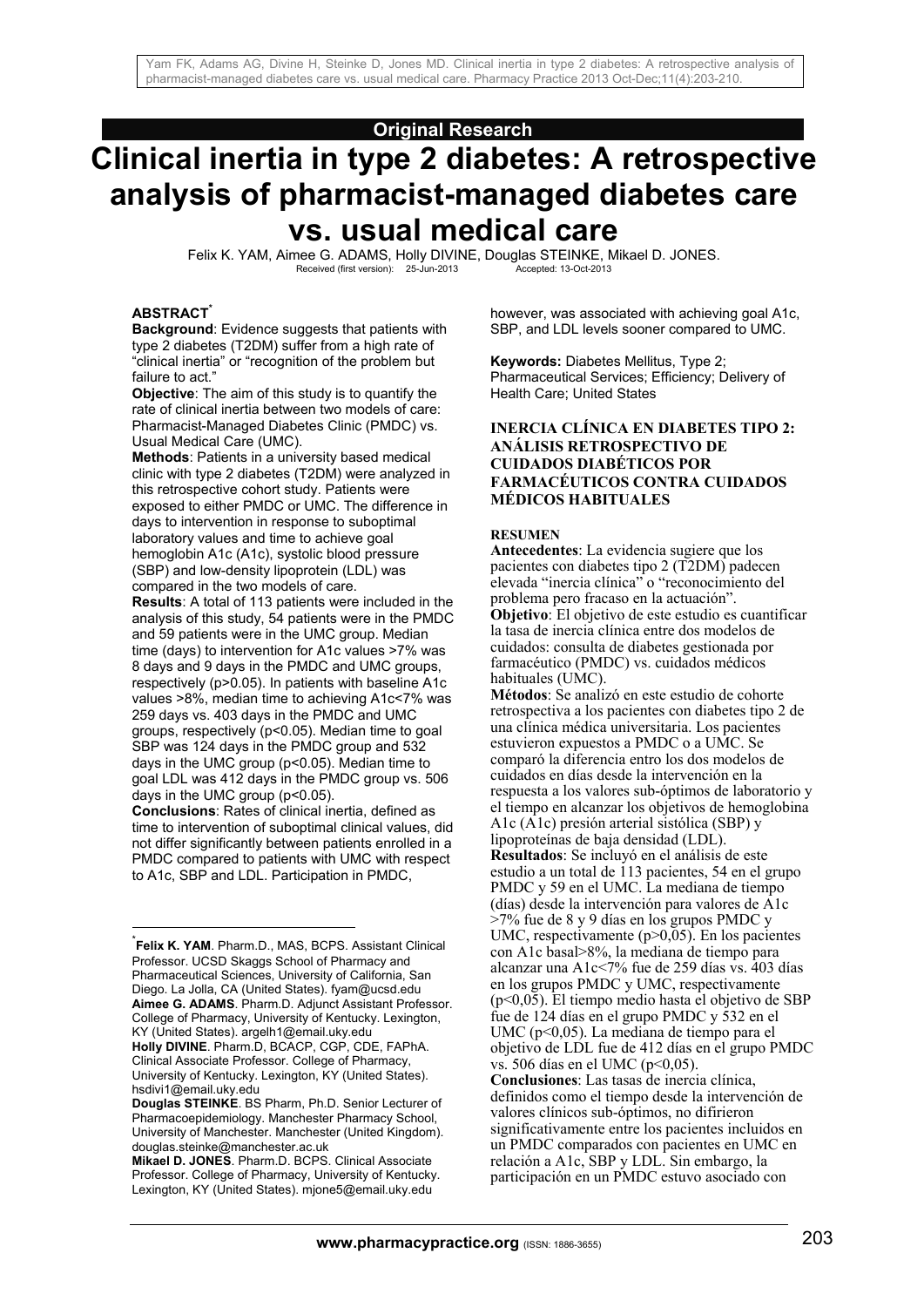alcanzar el objetivo de niveles de A1c, SBP y LDL más rápido, comparado con el UMC.

**Palabras clave:** Diabetes Mellitus, Tipo 2; Servicios Farmacéuticos; Eficiencia; Prestación de Atención de Salud; Estados Unidos

## **INTRODUCTION**

Intensification of therapy in a timely manner and compliance with evidence based standards of care in patients with type 2 diabetes (T2DM) remains suboptimal despite strong clinical evidence that continues to support reduction in both macrovascular and microvascular damage in diabetes patients with optimal glycemic control.<sup>1</sup> Despite recent conflicting data from the ACCORD (Action to Control Cardiovascular Risk in Diabetes) study<sup>2</sup>, evidence still suggests that patients continue to derive benefit from intensive glycemic control, particularly in the early course of disease<br>progression, prior to development of coprior to development of comorbidities. Current American Diabetes Association (ADA) guidelines recommend targeting pre-prandial plasma glucose 90-130 mg/dL, postprandial plasma glucose <180 mg/dL and glycosylated hemoglobin (A1c) <7%.<sup>4</sup> Guidelines from the American College of Endocrinology (ACE) target even lower goals in select patients: preprandial glucose less than 110 mg/dL, postprandial glucose <140 mg/dL and A1c <6.5%.<sup>5</sup> Despite wellestablished therapeutic goals, treatment of T2DM continues to fall short.

In an effort to improve care and achieve glycemic goals in patients with T2DM, researchers have sought to identify characteristics of primary care models that contribute to lack of optimization and failure to achieve treatment targets in patients with chronic disease. Clinical inertia is a term used to describe the current lack of timely intervention and treating to targets among patients with chronic disease states. Phillips and colleagues define clinical inertia as "recognition of the problem, but failure to act".<sup>6</sup> By this definition, clinical inertia is not a patient-centered problem but a problem of the health care system. A recent study evaluated primary care and specialist care in an attempt to characterize clinical inertia in each cohort of patients.<sup>7</sup> The results of this trial revealed that less than 50% of patients in both groups had drug intensification in response to suboptimal A1c values (A1c>8%).

Studies have quantified the rate of clinical inertia in several different practice settings to include academic medical centers and Veterans Affairs (VA) hospitals.<sup>8</sup> Grant and colleagues recently demonstrated low rates of medical regimen change among a consortium of academic medical centers across the United States. The incidence of medication optimization in patients with A1c above goal was approximately 40%. Rates of optimization remained less than 50% even among patients who had reported A1c's of >9%. Among untreated patients, few with elevated blood pressure (10.1% with blood pressure >130/80 mmHg) or elevated LDL cholesterol (5.6% with LDL >100 mg/dL) were initiated on therapy.

While the rate of clinical inertia has been published, no studies have quantified clinical inertia as a function of time. In this study we sought to quantify clinical inertia as a function of time and compare clinical inertia between two different models of care, a usual medical care model (UMC) and a pharmacist-managed diabetes clinic (PMDC), which was centered on dedicated patient visits with a Pharmacist in addition to the usual medical care a patient would normally receive. Collaborative care models with Pharmacists have demonstrated improved outcomes in patients with chronic diseases, such as diabetes.9,10 Johnson and colleagues demonstrated a mean A1c reduction of 3.6%, in patients with baseline A1c >10%, who were enrolled in a pharmacist-based diabetes clinic.11 We hypothesized that these improved outcomes could be attributed to a difference in clinical inertia or time to intervention of suboptimal A1c values.

# **METHODS**

A retrospective cohort analysis was performed in patients who were a part of a university-based primary care clinic. These patients were separated into two cohorts depending on their exposure to usual medical care (UMC) or a pharmacistmanaged diabetes clinic (PMDC). Details of this pharmacist-managed diabetes clinic have been published elsewhere.<sup>12</sup> But briefly, the PMDC program consists of patients referred by their primary care providers who attend a 1-hour individual assessment and then group diabetes education classes that follow the ADArecommended curricula. After completion of the classes, patients follow-up with a pharmacist every one to three months for medication therapy management and education reinforcement. In individual sessions, medication adherence, medication changes, behavioral goals, ADA standards of care, vital signs, weight, disease complications, primary care provider-ordered laboratory values, and self-monitoring of glucose results are assessed. Sensory monofilament exams and point-of-care hemoglobin A1c and lipid panels are performed when appropriate.

At the time of this study, pharmacists in this clinic did not have the authority to prescribe or adjust medication therapy. Instead, each visit with the pharmacist was summarized and documentation was sent along with any recommendations for improved disease management to the patient's health care providers. Patients who were a part of the PMDC also kept routine appointments with their primary care providers, who were aware that they were part of a pharmacist-managed diabetes clinic. Pharmacist recommendations from diabetes visits were flagged on the medical record for review during each patient visit with his or her primary care physician.

All study patients had a diagnosis of T2DM, were greater than 17 years of age at time of diagnosis,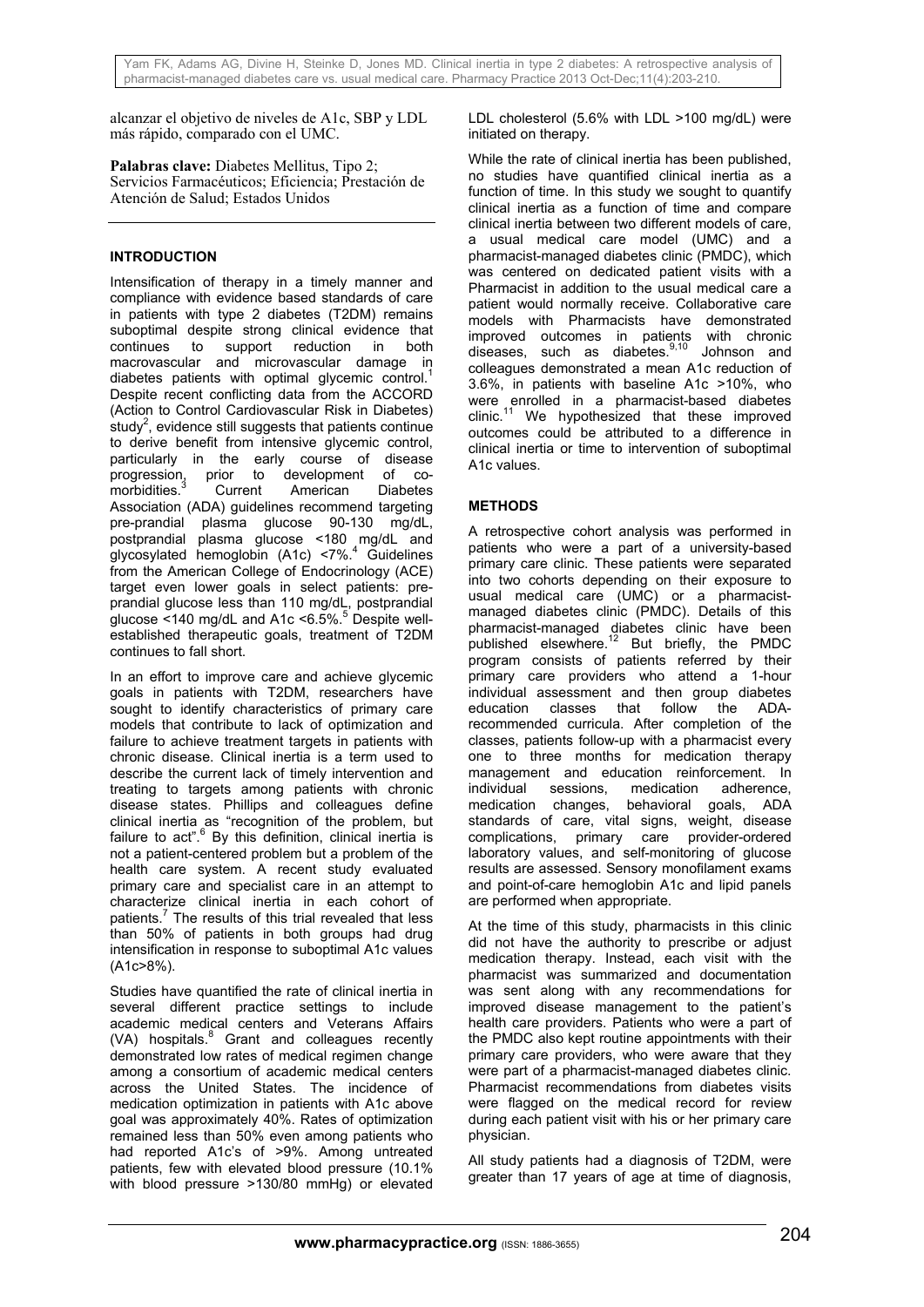and received care by one of two practice models, pharmacist-managed diabetes clinic (PMDC) or usual medical care (UMC). Patients in the PMDC were included if they attended the initial assessments, three education classes and at least two visits to the PMDC. Inclusion criteria also included having at least three primary outcome measures (A1c) in the time period measured, between March 2003 and December 2005. These patients were identified using the PMDC patient .<br>database.

Usual medical care (UMC) patients were included in the analysis if they were diagnosed as incident T2DM patients between January 1<sup>st</sup> 2000 and June  $30<sup>th</sup>$  2005. Incident patients did not have a diagnosis of diabetes or a prescription for any anti-diabetic medication in the six months prior to diagnosis. Inclusion criteria for the UMC group included: data supporting that the diagnosis and treatment decisions were made by a primary care practitioner in the study clinic, at least two visits to the study clinic, at least three primary outcome measures (A1c) in the time period, and lack of enrollment in the PMDC program. Patients were identified from the university healthcare plan database using the primary diagnosis code as the reason for the visit (ICD-9 code of 250.xx (Diabetes Mellitus).

In each cohort, data was collected using standardized chart review forms for the study period and entered into the research database. For the UMC group, data from chart review included the dates January 2000 through December 2005. Data for the PMDC group included only data from the medical record and did not include PMDC clinic chart data. This was done to assess the effectiveness of using chart notes to communicate information between clinics. A clinic visit was defined as a visit to a physician, nurse practitioner, or pharmacist. The following variables were assessed: any A1c, lipid panel, recorded blood pressure measurement and diabetes-related intervention during the defined study period. An intervention was defined as the documented performance of any of the following: intensification of medication, addition of medication, diet/exercise counseling, medication counseling, referral, or disease state management education.

#### **Statistical Analysis**

The primary outcome in this study was time to intervention (days) for suboptimal A1c levels (>7%). For each suboptimal laboratory value, the number of days between reporting of laboratory value and documented intervention in the patients' medical record was recorded. For each of the three diabetes-related risk factors: A1c, systolic blood pressure (SBP), low-density lipoprotein (LDL), the changes in corresponding medical regimens throughout the course of the study period was recorded. Treatment goals were derived from evidence-based national standards published by the American Diabetes Association (ADA). Additionally, medication change rates were stratified at different thresholds for A1c (>8%), SBP (>130 mmHg) and LDL (>130 mg/dL).

Chi-square and Fisher's exact tests were used to compare categorical data between groups as appropriate. Other continuous data were compared using Student's t-tests and Wilcoxon rank sum tests as appropriate. The primary endpoint of interest is the time to interventions. To compare the difference in days to endpoint between UMC and PMDC groups, Kaplan-Meier curves were created for the probability of achieving goal A1c, goal LDL and goal SBP over time. An estimated hazard ratio was calculated with a 95% confidence interval using the Cox proportional hazard regression in order to summarize the effect of type of care given on time to intervention. STATA version 11.1 (StataCorp, College Station, TX, USA) was used for all analyses and P<0.05 was taken to indicate statistical significance.

# **RESULTS**

A total of 120 patients were identified from the PMDC database that had T2DM and were actively enrolled in the pharmacist-managed diabetes clinic program. From this population, 54 (45%) patients met inclusion criteria for the PMDC cohort. In the UMC group, 1300 patients with a diagnosis of diabetes were identified, of which 59 (4.5%) patients met inclusion criteria for the control group. There were 1,241 patients excluded during data abstraction because chart information showed they had long-standing diabetes or A1c data was insufficient to be included in the study. Table 1 summarizes the demographic information, baseline medications and baseline A1c groupings for each cohort. Baseline A1c values were not statistically different between groups.

Table 2 summarizes the analysis of A1c values. Among those A1c values that were not at goal, 55% prompted intervention in the PMDC group compared to  $52\%$  in the UMC group  $(p>0.05)$ . Compared to the UMC group, the PMDC group did

| Table 1. Patient Characteristics          |             |            |  |  |
|-------------------------------------------|-------------|------------|--|--|
| Total population (n, %)                   | <b>PMDC</b> | <b>UMC</b> |  |  |
|                                           | $(n=54)$    | (n=59)     |  |  |
| Sex*                                      |             |            |  |  |
| Female                                    | 35 (64.8)   | 22 (37.3)  |  |  |
| Male                                      | 19 (35.2)   | 37 (62.7)  |  |  |
| Mean age (SD)*                            | 50.1(10.1)  | 44.1 (9.4) |  |  |
| Ethnicity                                 |             |            |  |  |
| Asian                                     | 2(3.7)      | 2(3.5)     |  |  |
| African-American                          | 13 (24.1)   | 12 (20.6)  |  |  |
| Caucasian                                 | 37 (68.5)   | 40 (69.0)  |  |  |
| Other                                     | 2 (3.7)     | 4(6.9)     |  |  |
| Diabetes Therapy                          |             |            |  |  |
| Diet and Exercise Only*                   | 2(3.7)      | 12 (20.3)  |  |  |
| Monotherapy Oral                          | 22 (40.7)   | 27 (45.8)  |  |  |
| <b>Combination Oral</b>                   | 23 (42.6)   | 19 (32.2)  |  |  |
| Combination Oral Insulin*                 | 6(11.1)     |            |  |  |
| Initial A1C grouping                      |             |            |  |  |
| <7%                                       | 32 (59.2)   | 29 (49.2)  |  |  |
| 7-7.9%                                    | 8(14.8)     | 15 (25.4)  |  |  |
| 8-8.9%                                    | 3(5.6)      | 7(11.8)    |  |  |
| >9%                                       | 11 (20.4)   | 8(13.6)    |  |  |
| Grouping from initial systolic BP         |             |            |  |  |
| $<$ 130 mmHg                              | 18 (40.9)   | 15 (25.9)  |  |  |
| 130-159.9 mmHg                            | 24 (54.6)   | 36 (62.1)  |  |  |
| ≥160 mmHq                                 | 2(4.5)      | 7(12.0)    |  |  |
| *statistically different at p-value ≤0.05 |             |            |  |  |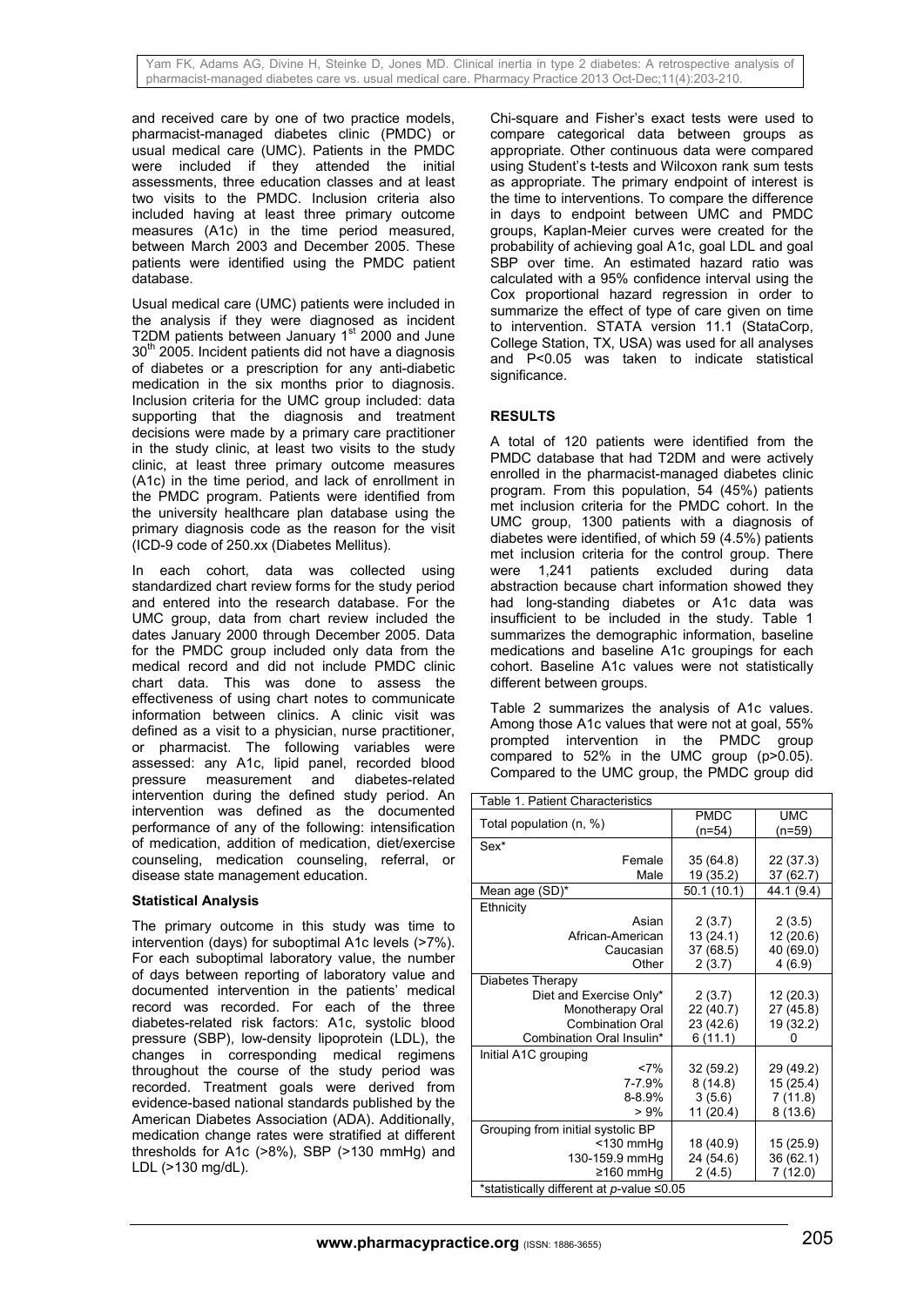Yam FK, Adams AG, Divine H, Steinke D, Jones MD. Clinical inertia in type 2 diabetes: A retrospective analysis of pharmacist-managed diabetes care vs. usual medical care. Pharmacy Practice 2013 Oct-Dec;11(4):203-210.

| Table 2. Interventions for A1c≥7% (each patient can have more than 1 intervention for more than 1 A1c value)                   |               |               |  |  |
|--------------------------------------------------------------------------------------------------------------------------------|---------------|---------------|--|--|
| Variable                                                                                                                       | <b>PMDC</b>   | <b>UMC</b>    |  |  |
| Number of A1c values ≥7%                                                                                                       | 148           | 194           |  |  |
| Of these, how many had an interventions                                                                                        | 83 (56)       | 101(52)       |  |  |
| Median number of days to intervention                                                                                          | $8(1 - 475)$  | $9(1-372)$    |  |  |
| Median days to intervention by A1C range                                                                                       |               |               |  |  |
| 7-7.9%                                                                                                                         | $8(1-475)$    | $7(1-293)$    |  |  |
| $8 - 8.9%$                                                                                                                     | $7(3-251)$    | 29 (2-372)    |  |  |
| $> 9\%$                                                                                                                        | 22 (2-363)    | 25 (1-225)    |  |  |
| Median time to goal A1C (range) <sup>a</sup>                                                                                   | 227 (99-1362) | 250 (20-1778) |  |  |
| Median time to goal by initial A1C group                                                                                       |               |               |  |  |
| $< 7 - 7.9$                                                                                                                    | 329 (99-1362) | 195 (2-941)   |  |  |
| $>8\%$                                                                                                                         | 259 (99-960)  | 403 (31-1778) |  |  |
| <sup>a</sup> the first reading <7% A1C was considered at goal<br><sup>b</sup> statistically different at <i>p</i> -value ≤0.05 |               |               |  |  |
|                                                                                                                                |               |               |  |  |

not differ in clinical inertia or median days to intervention in response to a suboptimal lab value (p>0.05). The overall median time to goal relative to initial A1c groupings also did not differ in the PMDC group compared with the UMC group, 227 days vs. 250 days (p>0.05), respectively. In patients with baseline A1c>8%, patients in the PMDC group who achieved goal A1c<7% did so by a median of 144 days sooner (p<0.05). Kaplan-Meier survival analysis used to assess the probability of patients achieving goal A1c over time did not reveal any overall differences between groups, hazard ratio, 1.00 (95%CI, 0.99-1.00) (Figure 1). When isolating only those patients that begin the study at A1c>=8, the Cox regression was still not significant (HR 0.80, 95%CI 0.18-3.51; p=0.766).

Systolic blood pressure (SBP) and LDL were also assessed in both study populations. These results are summarized in Tables 3 and 4. Patients in both groups had low rates of medication intervention (addition or dose optimization) in response to SBP readings not at goal, 8% and 18%, in the PMDC group vs. UMC, respectively. Due to inconsistent documentation of intervention in response to elevated blood pressure readings, we were unable to report median days to intervention in response to SBP readings. Patients in the PMDC group who reached goal SBP (<130 mm Hg), however, did so by a median of 408 days sooner compared to UMC patients who reached goal SBP (p<0.05). When compared with patients in the UMC group, patients in the PMDC group also had a higher probability of achieving goal SBP (<130 mm Hg) earlier in the course of therapy although this hazard ratio did not reach statistical significance (HR 2.21, 95%CI 0.63- 7.76) (Figure 2).

In comparison to A1c and SBP interventions, higher rates of intervention were seen in response to

elevated LDL-C levels, 13% of patients in the PMDC group and 16% in the UMC group. Median time to intervention for LDL levels above goal did not differ between the two groups (p>0.05). However, in patients who achieved goal LDL, median time to goal (days) was significantly shorter in the PMDC group (412 days vs. 506 days, p<0.05). The Kaplan-Meier curve shows no difference in probability of achieving goal over time between the two groups (HR 0.73 95%CI 0.25-2.13) (Figure 3).

## **DISCUSSION**

This is the first study to our knowledge that quantifies the rate of clinical inertia by measuring the number of days between obtaining suboptimal clinical values and subsequent intervention. Furthermore, we chose to characterize clinical inertia among two different models of care in order to provide an additional explanation for improved outcomes associated with pharmacist-based collaborative care models. $9,11,13$  We found no difference in time to intervention of suboptimal A1c values between PMDC and UMC. When patients with baseline A1c values >8% were analyzed, however, patients in the PMDC group had significantly shorter time to achieving goal compared to the UMC group.

The data demonstrated that patients who have a higher baseline A1c benefited from early, intensive pharmacist-based diabetes intervention. These findings also suggest that other factors besides clinical inertia are responsible for the significant reductions in A1c and other diabetes related risk factors (SBP and LDL) that have been reported with this pharmacist-managed diabetes clinic program.<sup>11</sup> The original hypothesis proposed that lower rates of clinical inertia in the PMDC group would explain

| Table 3. Table of systolic blood pressures (SBP)         |                                                                         |               |  |  |
|----------------------------------------------------------|-------------------------------------------------------------------------|---------------|--|--|
| Variable (n, %)                                          | <b>PMDC</b>                                                             | UMC           |  |  |
| Total population (n=102)                                 | 44                                                                      | 58            |  |  |
| Number of systolic BP values ≥130                        | 327                                                                     | 572           |  |  |
| Interventions performed                                  |                                                                         |               |  |  |
| Dose optimization*                                       | 16(4.9)                                                                 | 53(9.3)       |  |  |
| Add a drug*                                              | 11(3.4)                                                                 | 49 (8.6)      |  |  |
| Patient education*                                       | 5(1.5)                                                                  | 30(13.4)      |  |  |
| Median time (days) to intervention                       | Data not consistently reported on<br>date on when intervention occurred |               |  |  |
| Number of patients reaching goal systolic <sup>o</sup>   |                                                                         | 23            |  |  |
| Median time (days) to goal (range) <sup>* d</sup>        | 124 (35-947)                                                            | 532 (31-1778) |  |  |
| *statistically different at $p$ -value $\leq 0.05$       |                                                                         |               |  |  |
| $d$ Two consecutive systolic BP readings $\leq$ 130 mmHg |                                                                         |               |  |  |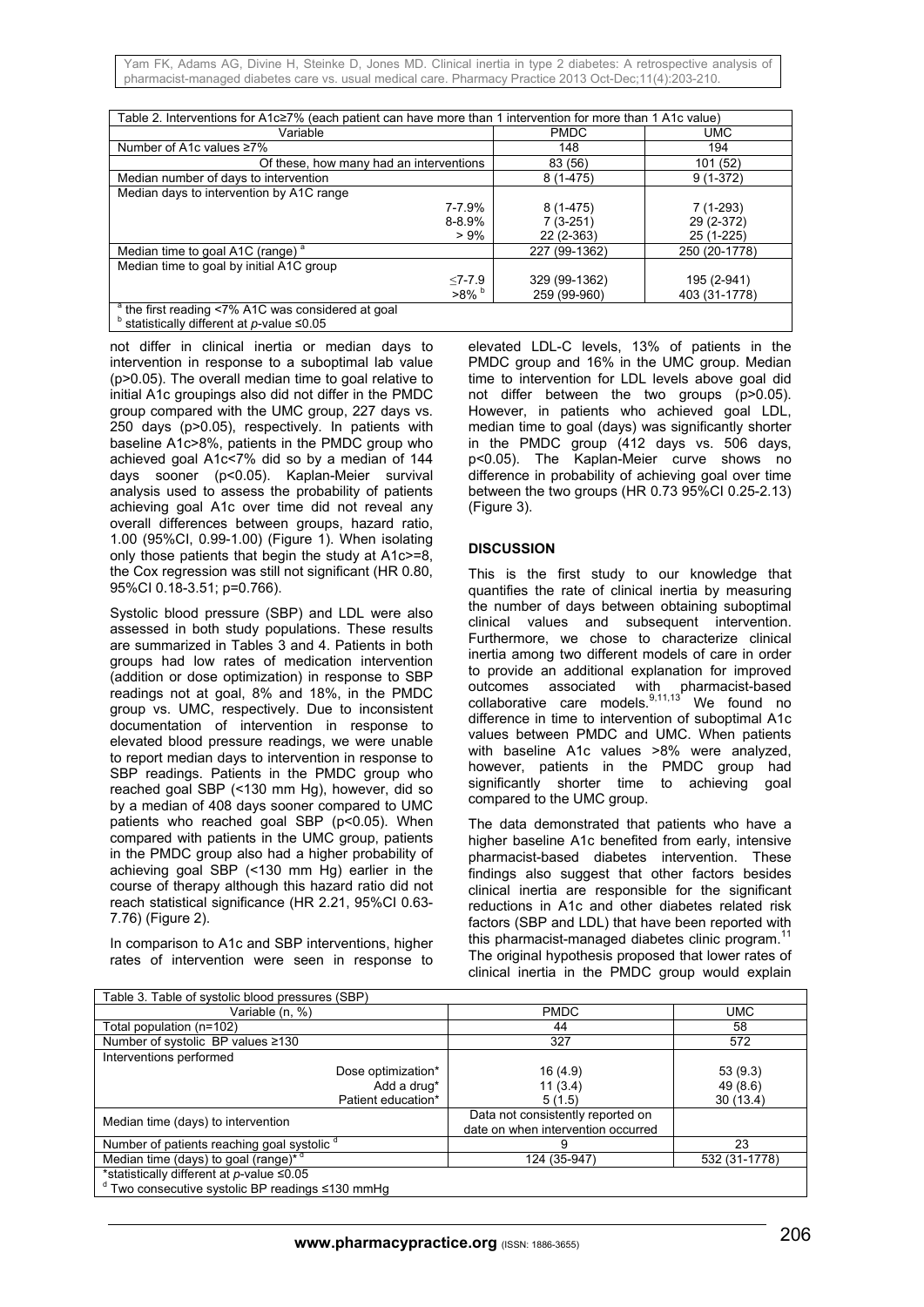Yam FK, Adams AG, Divine H, Steinke D, Jones MD. Clinical inertia in type 2 diabetes: A retrospective analysis of pharmacist-managed diabetes care vs. usual medical care. Pharmacy Practice 2013 Oct-Dec;11(4):203-210.

| Table 4. Table of LDL levels                             |             |            |  |  |
|----------------------------------------------------------|-------------|------------|--|--|
| Variable (n, %)                                          | <b>PMDC</b> | <b>UMC</b> |  |  |
| Total population (N=77)                                  | 27          | 50         |  |  |
| Grouping from initial LDL                                |             |            |  |  |
| < 70                                                     | 2(7)        | 6(12)      |  |  |
| 70-99.9                                                  | 10 (37)     | 13 (26)    |  |  |
| 100-129.9                                                | 9(33)       | 10 (20)    |  |  |
| 130-159.9                                                | 4 (15)      | 18 (36)    |  |  |
| ≥160                                                     | 2(7)        | 3(56)      |  |  |
| Number of lab values with                                | 127         | 164        |  |  |
| $LDL \ge 100$                                            |             |            |  |  |
| Interventions performed                                  |             |            |  |  |
| Dose optimization                                        | 7(5.5)      | 6(3.7)     |  |  |
| Add a drug                                               | 9(7.1)      | 21 (12.8)  |  |  |
| Patient education*                                       | 1(0.8)      | 27 (16.5)  |  |  |
| Median time (days) to<br>intervention                    | 7 (1-322)   | $8(1-343)$ |  |  |
|                                                          |             |            |  |  |
| Number of patients reaching goal<br>וח ו                 | 12          | 20         |  |  |
| Median time (days) to goal                               | 412         | 506        |  |  |
| (range)*                                                 | (119-553)   | (77-1508)  |  |  |
| *statistically different at p-value ≤0.05                |             |            |  |  |
| $f$ the first reading LDL <100 is considered at goal LDL |             |            |  |  |

improved outcomes. However, results from this trial demonstrated no difference in clinical inertia, yet significant differences were detected in the time to achieve goal, favoring patients in the PMDC group. This suggests that measuring time to achieving goal measures may be a better predictor of positive outcomes compared to time to intervention.

Results from the analysis of secondary outcomes in this study further support this theory. Patients in the PMDC group had a higher probability of achieving SBP goals when compared to UMC patients and shorter time (days) to achieving goal SBP and LDL levels when compared to UMC. Patients in the PMDC group achieved goal SBP nearly eight months sooner and achieved goal LDL over two months sooner compared to UMC patients. In the absence of differences in time to intervention, these improvements may be attributed to diabetes related education and reinforcement of disease state management through lifestyle modification and medication adherence. This finding further supports the impact of pharmacist-provided diabetes education on achieving ADA goals.

Although not specifically evaluated in our study, we  $1,00$ 

Probability of Achieving Goal A1c<7%<br>0.25 0.50 0.75 Hazard Ratio, 1.00 (95% Cl. 0.99-1.00) p-value 0.644 0.00 1000<br>Days since first A1c not at goal  $\Omega$ 500 1500  $2000$  $---UMC$ **PMDC** 

Figure 1. Kaplan-Meier curves for the probability of achieving goal A1C

suspect that patients enrolled in the PMDC group had greater adherence to prescribed therapy and lifestyle interventions as a result of their participation in the pharmacist-managed diabetes program. These "treatment" or pharmacistintervention effects may have led to the findings of improved SBP and LDL outcomes seen in this study. Other studies have also demonstrated the link between pharmacist education, medication adherence and outcomes.<sup>14</sup> The effects of these types of interventions are more detectable in nearterm and can be measured given the immediate effects of medication adherence and lifestyle modification on parameters such as blood pressure and lipid profile.

The PMDC program consisted of a combination of appropriate nutrition, physical activity and nutrition, physical activity preventative screening. These factors are underscored through the promotion of diabetes selfmanagement, which is an ongoing, education process that included the following: 1) assessment of the individual's specific education needs; 2) identification of the individual's specific diabetes self-management goals; 3) education and behavioral intervention directed toward helping the individual achieve identified self-management goals; 4) evaluation of the individual's attainment of identified self-management goals.<sup>15</sup> In a metaanalysis conducted by the Centers for Disease Control (CDC), patient self-management education was effective in improving outcomes in patients with diabetes.14 Results from our study corroborate with these findings.

This retrospective analysis identified systematic program issues that may have affected the results of this study. At the time of the study pharmacists in our program did not have the authority to adjust medications but they were aggressive in providing disease state education and medication counseling to improve medication adherence. Following each visit, a complete note with recommendations from the pharmacist was written and sent to the patients' primary care physician for review. In a separate published analysis of this PMDC, DeName and colleagues found that the median time of 2 weeks elapsed before the healthcare provider in this



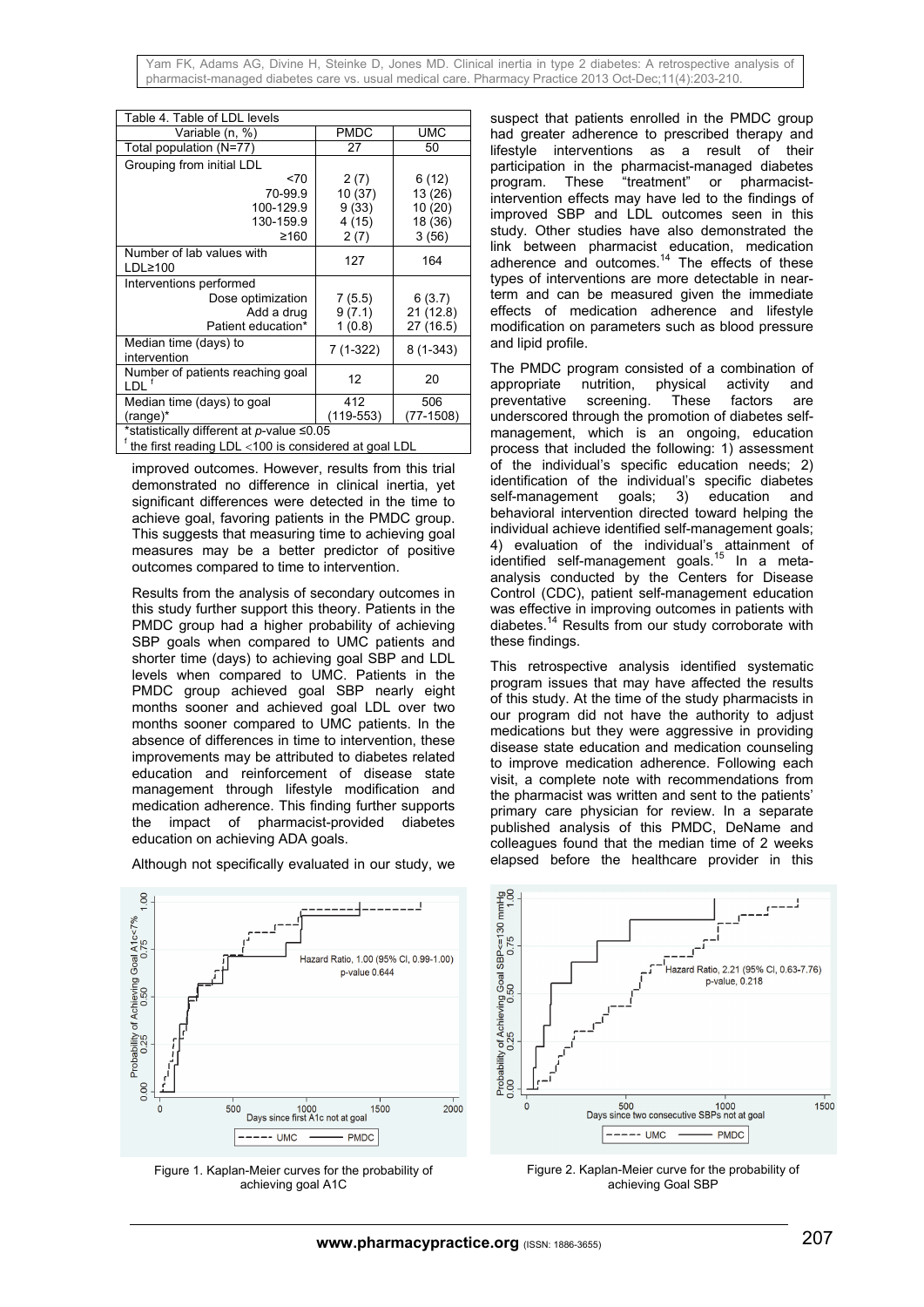

Figure 3. Kaplan-Meier curve for the probability of achieving goal LDL

practice setting accepted a clinical medication recommendation.<sup>16</sup> Moreover, the acceptance rate of clinical recommendations made to the provider was 60.2%. The inability to actively modify patient treatment regimens within the PMDC had an impact on clinical inertia as defined in our study and in some cases; this model may have contributed to clinical inertia.

In retrospect, if pharmacists had the ability to take action at the point of care, clinical inertia may have been significantly reduced based on the days lapsed between patient clinic visits with the pharmacist and the primary care provider. Although the time to medication optimization was not different between PMDC and UMC, patients in the PMDC group received instant feedback and education from pharmacists who helped motivate patients to achieve target goals. Findings from this study suggest that targeted patient education programs can improve outcomes in patients with diabetes, independent of the rates of medication optimization or time to intervention.

Another potential source of bias identified was the differences between patient groups identified at baseline. In an effort to reduce selection bias, we identified patients who were newly diagnosed in the UMC group in order to match the intensity of treatment patients received in the PMDC group. It was assumed that patients who were newly diagnosed were more likely to receive initial diabetes education, performance of ADA standards of care, and medication initiation compared to those patients who have long-standing diabetes. Selecting incident cases of T2DM in the UMC group may have led to an unfavorable comparison since patients in the PMDC group had long-standing T2DM and may have had long-standing issues with adherence to treatment or clinic visits that were not identified. This may have biased the results of the study towards not detecting a difference in time to intervention.

As a potential source of information bias, it should also be noted that the average time of enrollment for patients in the pharmacist-managed diabetes clinic group was 612 days or 1.7 years. The data for these patients were collected from their initial

enrollment to their most recent clinic visit even though patients may have stopped being seen by the PMDC group. Patients had the option to disenroll from the program after meeting initial requirements. Following dis-enrollment, patients maintained their visits with their primary care provider in internal medicine. Data collection continued under the planned intention to treat analysis. As a result, these patients who were engaged with PMDC for a limited period of time would likely have less benefit from being a part of the program. Comparatively, patients in the UMC group had increased exposure time due to the average duration of follow-up, which was five years.

Despite these biases and the limitations inherent in retrospective analyses, this study demonstrates the impact of pharmacist-based diabetes management on improving outcomes in patients with T2DM. Clinical inertia and the rates of medication optimization in patients with T2DM should remain an important quality measure evaluated among organizations. Evidence still supports intensive early treatment of patients with new onset diabetes to limit disease progression and to slow the decline of beta cell function.<sup>17</sup> Medication therapy is critical in this early stage to reduce insulin resistance and prevent the detrimental effects of prolonged hyperglycemia. Despite questionable support for intensive glycemic control to reduce macrovascular events, analysis of ACCORD data continues to demonstrate the benefit of intensive glycemic control in reducing microvascular event rates.<sup>2</sup> These affects seem to be magnified when treating patients earlier in their course of disease and prior to developing additional co-morbidities.

This project expands upon the initial results of the PMDC program by identifying a link between improved outcomes and disease state management by pharmacists. Despite the inability to detect a significant difference in clinical inertia rates, significant improvements in outcomes were detected. Methods to counteract clinical inertia, however, are still needed to improve quality of care and ultimately outcomes related to diabetes. Pharmacists can play a pivotal role in improving the quality of care diabetes patients receive and counteracting clinical inertia through patient education. This can occur through structural and organizational changes in clinical practice that allow for early screening, detection and management of suboptimal diabetes control before the onset of morbidity and mortality related to diabetes.

Optimizing collaborative disease state management programs between pharmacists and providers remain essential to combating clinical inertia. The American Society of Health-System Pharmacists (ASHP) recently launched the Pharmacy Practice Model Initiative (PPMI), which seeks to redefine the way pharmacists practice within the health-system to provide direct patient care that maximizes their potential for impact.<sup>18</sup> Results from this study further support this initiative in that it demonstrates the impact that regulatory and scope of practice limitations has on pharmacists' ability to act as direct care providers to improve patient outcomes.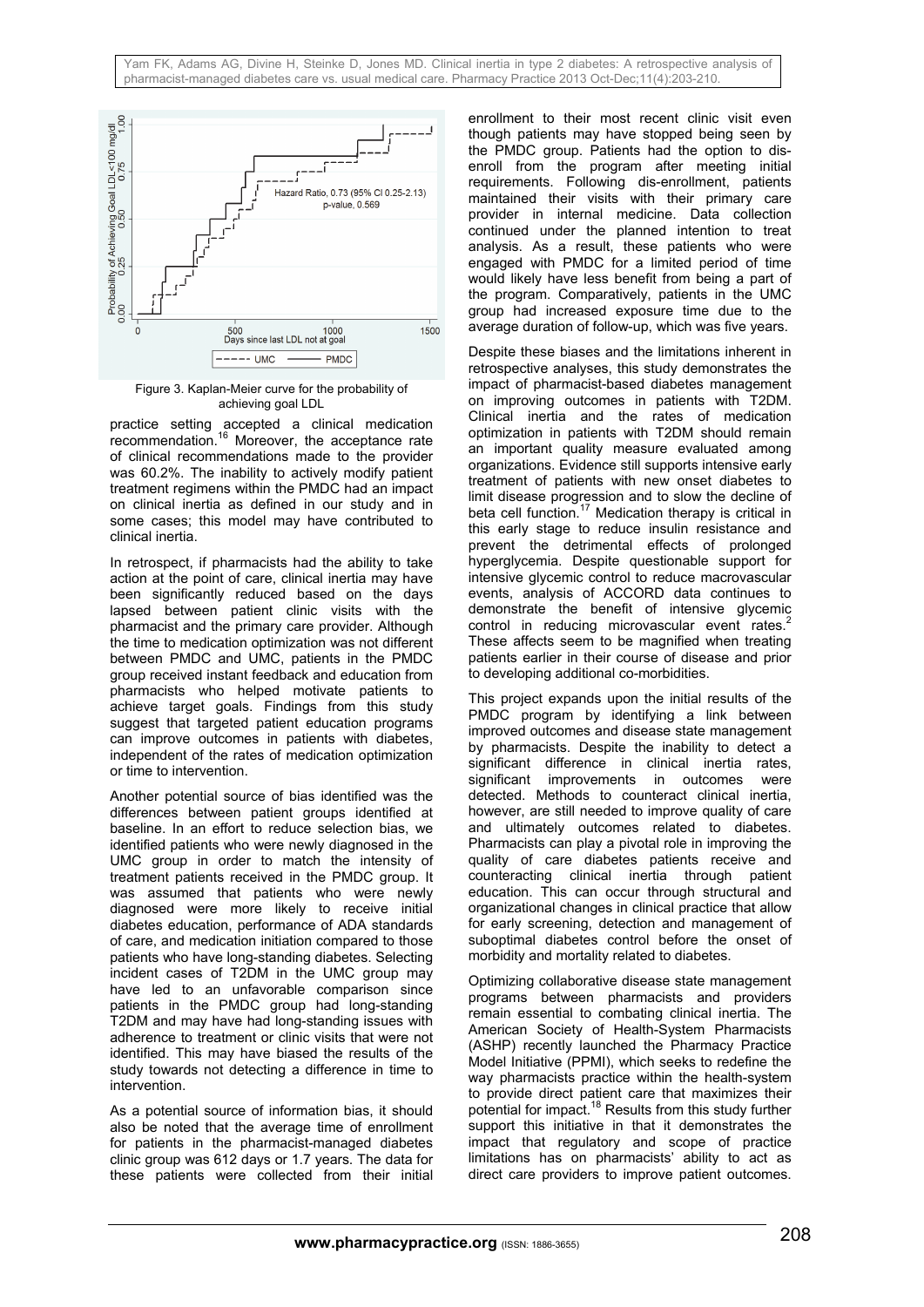These limitations, which vary widely between states, can impact the effectiveness pharmacists have on reducing rates of clinical inertia.

### **CONCLUSIONS**

Despite evidence demonstrating improved patient outcomes, a pharmacist-managed diabetes clinic model without authority to adjust medication therapy or order laboratory tests according to approved collaborative practice agreements, did not reduce clinical inertia or time to intervention of suboptimal laboratory values when compared to UMC. However, significant improvements in time to achieving goal A1c, SBP and LDL was detected in high-risk groups. Based on findings from this study, we suggest that pharmacist-managed diabetes clinics seek to obtain collaborative care agreements with their physician partners that allow for medication adjustments and ordering of routine laboratory tests. These agreements should be evidence based and mutually agreed upon with their supervising physician. Reducing clinical inertia in diabetes rests in the ability to make timely decisions

and take immediate action when responding to patient clinical outcomes that are not at goal. Diabetes education continues to be an important tool in the treatment arsenal and should augment any strategy to reduce clinical inertia and improve patient outcomes. Further studies are needed to establish the impact of pharmacist-based diabetes management on patient adherence and outcomes.

## **ACKNOWLEDGEMENTS**

This work was supported by the American Society<br>of Health System Pharmacists Research System Pharmacists Research Foundation.

#### **CONFLICT OF INTEREST**

None declared.

Funding: The authors would like to declare that funding for this project was obtained from ASHP<br>Foundation through the Fostering Young Foundation through the Fostering Young Investigators Pharmacy Resident Health Services Grant.

#### **References**

- 1. UK Prospective Diabetes Study (UKPDS) Group. Intensive blood-glucose control with sulphonylureas or insulin compared with conventional treatment and risk of complications in patients with type 2 diabetes (UKPDS 33). Lancet. 1998;352(9131):837-853.
- 2. Action to Control Cardiovascular Risk in Diabetes Study Group, Gerstein HC, Miller ME, Byington RP, Goff DC Jr, Bigger JT, Buse JB, Cushman WC, Genuth S, Ismail-Beigi F, Grimm RH Jr, Probstfield JL, Simons-Morton DG, Friedewald WT. Effects of intensive glucose lowering in type 2 diabetes. N Engl J Med. 2008;358(24):2545-2559. doi: 10.1056/NEJMoa0802743
- 3. Greenfield S, Billimek J, Pellegrini F, Franciosi M, De Berardis G, Nicolucci A, Kaplan SH. Comorbidity affects the relationship between glycemic control and cardiovascular outcomes in diabetes: a cohort study. Ann Intern Med. 2009;151(12):854-860. doi: 10.7326/0003-4819-151-12-200912150-00005
- 4. American Diabetes Association. Standards of Medical Care in Diabetes--2013. Diabetes Care. 2013;36(Suppl 1):S11- S66. doi: 10.2337/dc13-S011
- 5. Rodbard HW, Blonde L, Braithwaite SS, Brett EM, Cobin RH, Handelsman Y, Hellman R, Jellinger PS, Jovanovic LG, Levy P, Mechanick JI, Zangeneh F; AACE Diabetes Mellitus Clinical Practice Guidelines Task Force. American Association of Clinical Endocrinologists medical guidelines for clinical practice for the management of diabetes mellitus. Endocr Pract. 2007;13(Suppl 1):1-68.
- 6. Phillips LS, Branch WT, Cook CB, Doyle JP, El-Kebbi IM, Gallina DL, Miller CD, Ziemer DC, Barnes CS. Clinical inertia. Ann Intern Med. 2001;135(9):825-834.
- 7. Shah BR, Hux JE, Laupacis A, Zinman B, van Walraven C. Clinical inertia in response to inadequate glycemic control: do specialists differ from primary care physicians? Diabetes Care. 2005;28(3):600-606.
- 8. Grant RW, Buse JB, Meigs JB; University HealthSystem Consortium (UHC) Diabetes Benchmarking Project Team. Quality of diabetes care in U.S. academic medical centers: low rates of medical regimen change. Diabetes Care. 2005;28(2):337-442.
- 9. Cranor CW, Bunting BA, Christensen DB. The Asheville Project: long-term clinical and economic outcomes of a community pharmacy diabetes care program. J Am Pharm Assoc (Wash). 2003;43(2):173-184.
- 10. Cranor CW, Christensen DB. The Asheville Project: short-term outcomes of a community pharmacy diabetes care program. J Am Pharm Assoc (2003). 2003;43(2):149-159. doi: 10.1331/108658003321480696
- 11. Johnson CL, Nicholas A, Divine H, Perrier DG, Blumenschein K, Steinke DT. Outcomes from DiabetesCARE: a pharmacist-provided diabetes management service. J Am Pharm Assoc (2003). 2008;48(6):722-730. doi: 10.1331/JAPhA.2008.07133
- 12. Divine H, Nicholas A, Johnson CL, Perrier DG, Steinke DT, Blumenschein K. PharmacistCARE: description of a pharmacist care service and lessons learned along the way. J Am Pharm Assoc (2003). 2008;48(6):793-802. doi: 10.1331/JAPhA.2008.07132
- 13. Bodenheimer T, Wagner EH, Grumbach K. Improving primary care for patients with chronic illness: the chronic care model, Part 2. JAMA. 2002;288(15):1909-1914.
- 14. Norris SL, Engelgau MM, Narayan KM. Effectiveness of self-management training in type 2 diabetes: a systematic review of randomized controlled trials. Diabetes Care. 2001;24(3):561-587.
- 15. American Diabetes Association. Standards of medical care in diabetes. Diabetes Care. 2005;28(Suppl 1):S4-S36.